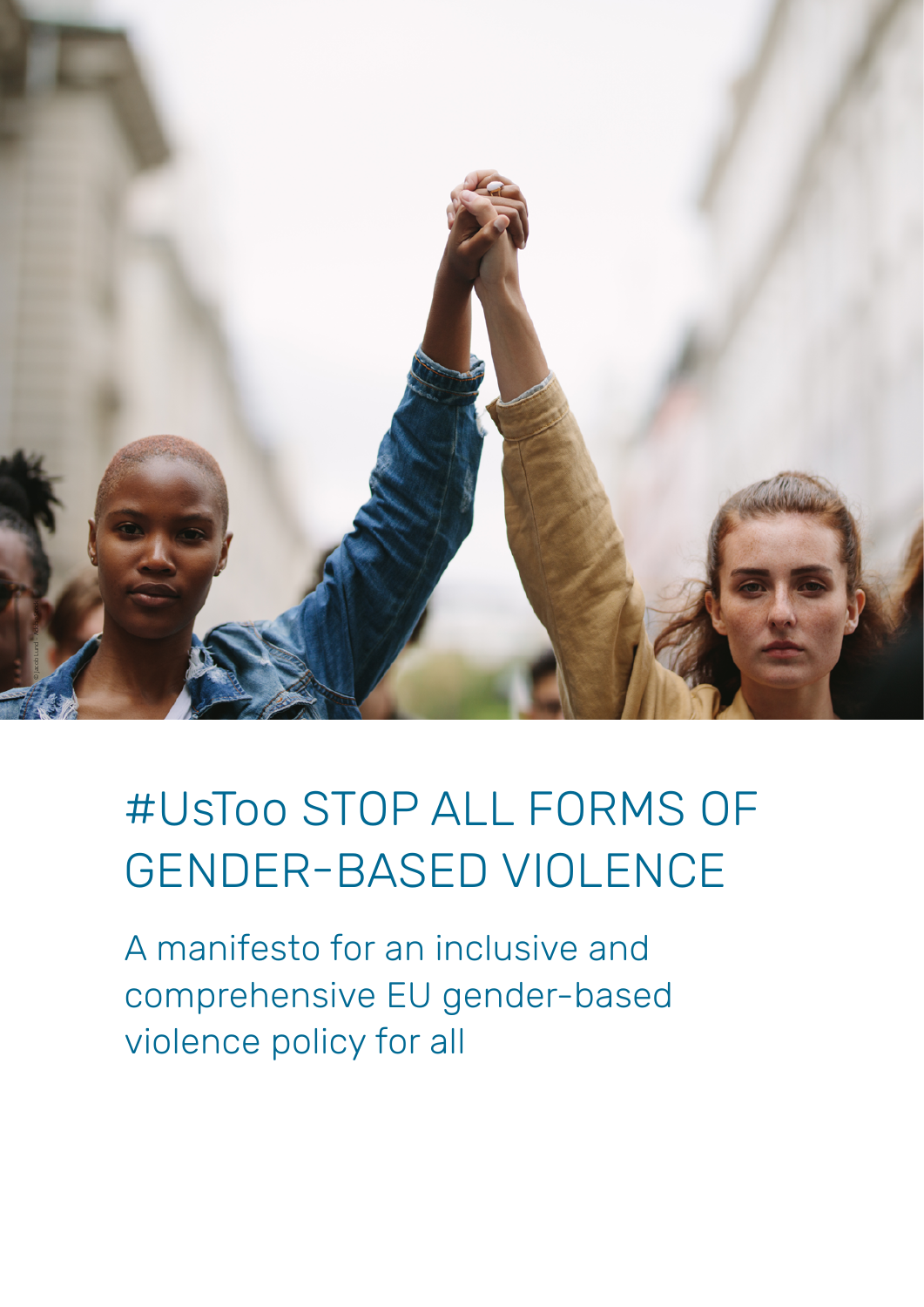# **#UsToo The most at risk of gender based violence are among the least protected and supported**

**Together we call on the European Union to adopt a forward-thinking and truly inclusive approach to gender-based violence - that leaves no one behind and strives to achieve real change in the lives of all people, without discrimination. To meaningfully address gender-based violence in the European Union, we must promote inclusion, safety, protection, well-being and effective remedies for those most at risk.**

In the lead up to International Women's Day, 8 March, and the expected publication of a draft EU law to address violence against women and domestic violence, the under-signed organisations have adopted this manifesto for a truly inclusive EU law and policy. We welcome the leadership of the European Commission in taking action, and the engagement of the European Parliament, and urge everyone who will be involved in this effort to take an inclusive and intersectional feminist approach.

People facing marginalisation and intersectional discrimination - such as racialised women, women with disabilities, sex workers, those of lower socio-economic status, experiencing homelessness, with precarious or irregular migration status, as well as people with diverse sexual orientation, gender identities and expressions and sex characteristics including trans and non-binary people, are among the most at risk of gender-based violence and least protected and supported by existing efforts to prevent and tackle violence and other harm.

Measures that aim to address gender-based violence by focusing on increasing criminalisation, policing and incarceration can make many people and communities more vulnerable, reproducing structural, institutional and interpersonal discrimination and violence.<sup>1</sup>

We urge the European Union decision makers to strive for an ambitious and comprehensive package of legal, policy and financial measures to address gender-based violence and to ensure victims' rights that:

- Centres the perspectives, concerns and recommendations of those facing multiple and intersecting forms of discrimination.
- Takes an intersectional and rights-based approach, recognising that to achieve gender equality and freedom from gender-based violence and protect fundamental rights for all, we have to address all forms of violence, in particular when linked to gender, gender identity and expression, sex characteristics, sexual orientation, race and ethnicity, age, disability, class, religion and migration status, and that those who experience intersectional discrimination face greater vulnerability to all forms of gender-based violence and domestic violence.2
- Addresses structural and historical harms and drivers of gender-based violence, and underlying issues such as poverty and oppression, including those created, enabled and normalised by states.
	- » Addresses the laws, policies, practices and by-laws that discourage and prevent victims from reporting - such as those that criminalise aspects of sex work including clients, migration and

<sup>1</sup> Victoria Law: Against Carceral Feminism. 17.10.2014, Jacobin. Available: [https://www.jacobinmag.com/2014/10/against-carceral](https://www.jacobinmag.com/2014/10/against-carceral-feminism/)[feminism/](https://www.jacobinmag.com/2014/10/against-carceral-feminism/)

<sup>2</sup> Towards Gender Justice Rethinking EU Gender Equality Policy From an Intersectional Perspective. Equinox- Initiative for Racial Justice, 2021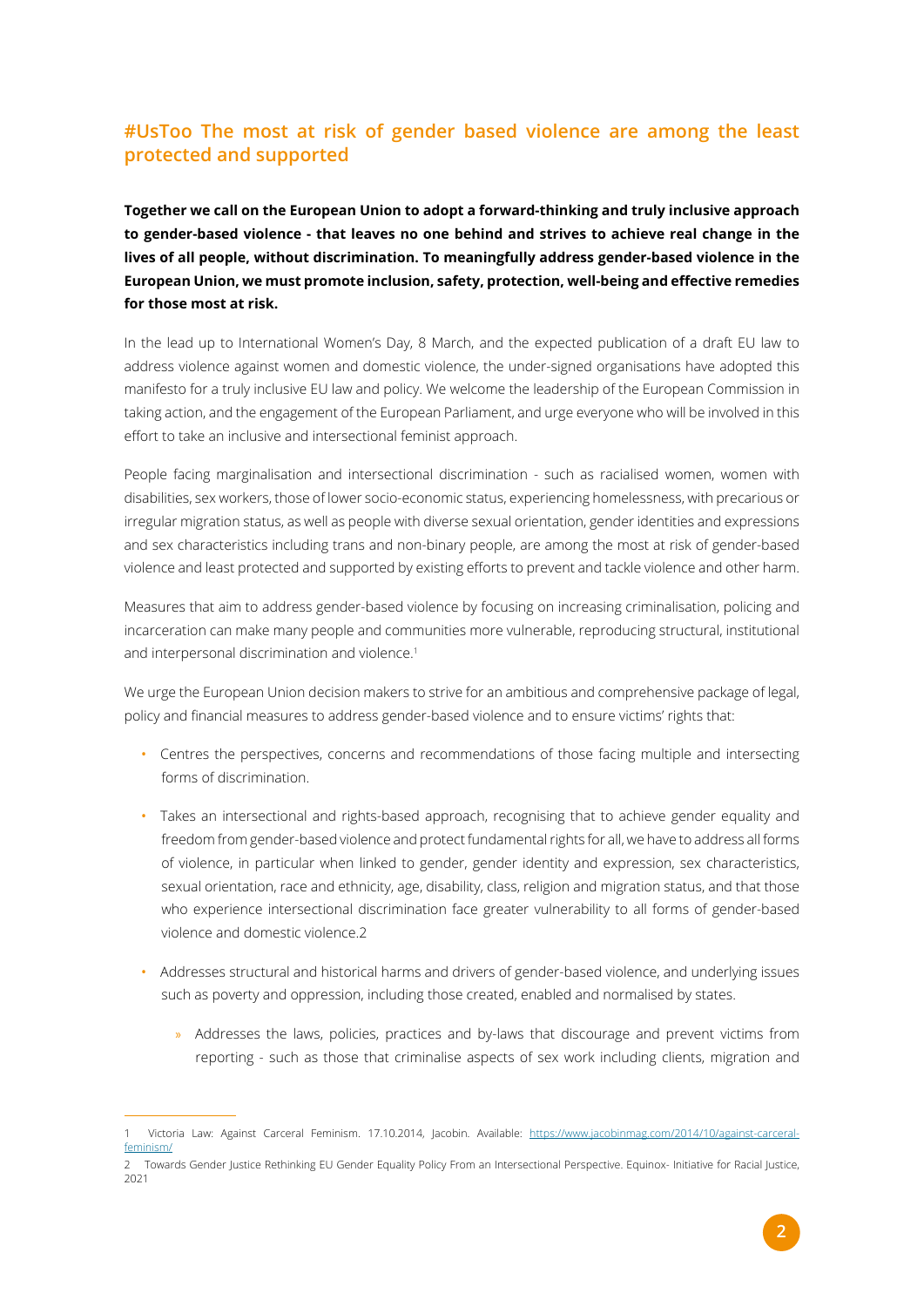homelessness - or that deny survivors access to essential sexual and reproductive health services, as well as gender-based and intersectional violence perpetrated by police.

- » This requires review and reform of such laws, policies, practices and by-laws as well as specific measures to promote inclusion, safety, well-being, remedy and reparations for particularly affected groups, including in the context of the COVID-19 pandemic, where the increased powers of the police and requirement to present personal identity and vaccination documents increase the risk of policing of marginalised groups.
- Prioritises a social, community and survivor-centred approach over further criminalisation, invests in holistic social and support services, including mental health and sexual and reproductive health care, social protection and harm reduction, information provision, community interventions, and mechanisms that enable people to access services, remedies and stability, including residence status, without conditions or requirements to engage with law enforcement and the criminal legal system. Ensures that all women as well as people with diverse sexual orientation, gender identities and expressions and sex characteristics fleeing violence are able to access safe, suitable and stable accommodation and other support services without furthering the cycle of abuse.
- Addresses harmful practices such as female genital mutilation; human trafficking; and non-consensual medical interventions such as forced abortion, forced contraception, forced sterilisation, intersex genital mutilation, forced gender reassignment, through this rights-based and intersectional feminist approach.
- Ensures safety and protection for people who do wish to engage with authorities and with the criminal legal system, protection from secondary victimisation, including sanctions, penalties and immigration enforcement, and ensures accessibility of the justice system and procedural accommodation for victims, including people with disabilities.
- Does not fall behind, and rather builds upon, existing European standards, including the Istanbul Convention and the Victims' Rights Directive.<sup>3</sup>

<sup>3</sup> The [EU Victims' Rights Directive](https://eur-lex.europa.eu/legal-content/EN/TXT/?uri=celex%3A32012L0029) refers to gender-based violence as "violence that is directed against a person because of that person's gender, gender identity or gender expression or that affects a person of a particular gender disproportionately.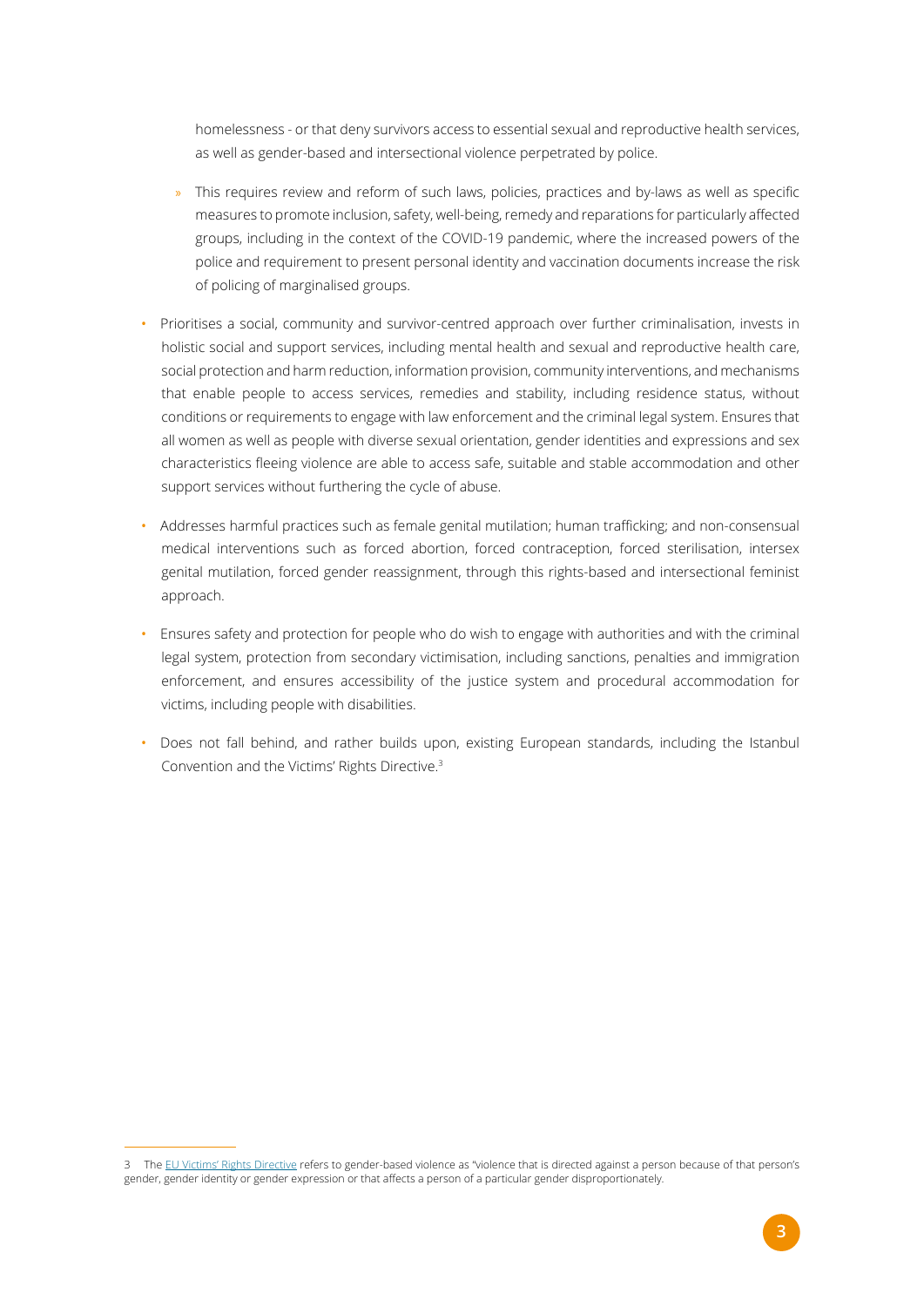## **As of 7 March 2022, the manifesto has been signed by the following** (alphabetical list):

#### **European/ international networks and organisations**

- 1. Amnesty International
- 2. ASTRA Network
- 3. Center for Reproductive Rights
- 4. Correlation European Harm Reduction Network
- 5. Equinox Initiative for Racial Justice (Equinox)
- 6. EU Civil Society Forum on HIV, TB and Hep
- 7. Eurasian Harm Reduction Association (EHRA)
- 8. European AIDS Treatment Group
- 9. European Anti-Poverty Network
- 10. European Association of Institutes for Vocational Training (EVBB)
- 11. European Disability Forum
- 12. European Federation of Organisations working with Homeless People (FEANTSA)
- 13. European Liberals for Reform
- 14. European Network Against Racism (ENAR)
- 15. European Sex Workers' Rights Alliance (ESWA)
- 16. FAAAT think & do tank
- 17. Fair Trials
- 18. GAMBE supporting migrant women
- 19. Global Alliance Against Traffic in Women
- 20. Harm Reduction International
- 21. HIV Justice Network
- 22. International Planned Parenthood Federation European Network (IPPF EN)
- 23. La Strada International European NGO Platform against trafficking in human beings
- 24. Mama Cash
- 25. Organisation Intersex International Europe (OII Europe)
- 26. Red Umbrella Fund
- 27. Regional Implementation Initiative on Preventing & Combating Human Trafficking
- 28. Sex Workers' Rights Advocacy Network (SWAN)
- 29. TAMPEP- European Network for the Promotion of Health and Rights among Migrant Sex Workers
- 30. TGEU Transgender Europe
- 31. The European Region of the International Lesbian, Gay, Bisexual, Trans, and Intersex Association (ILGA-Europe)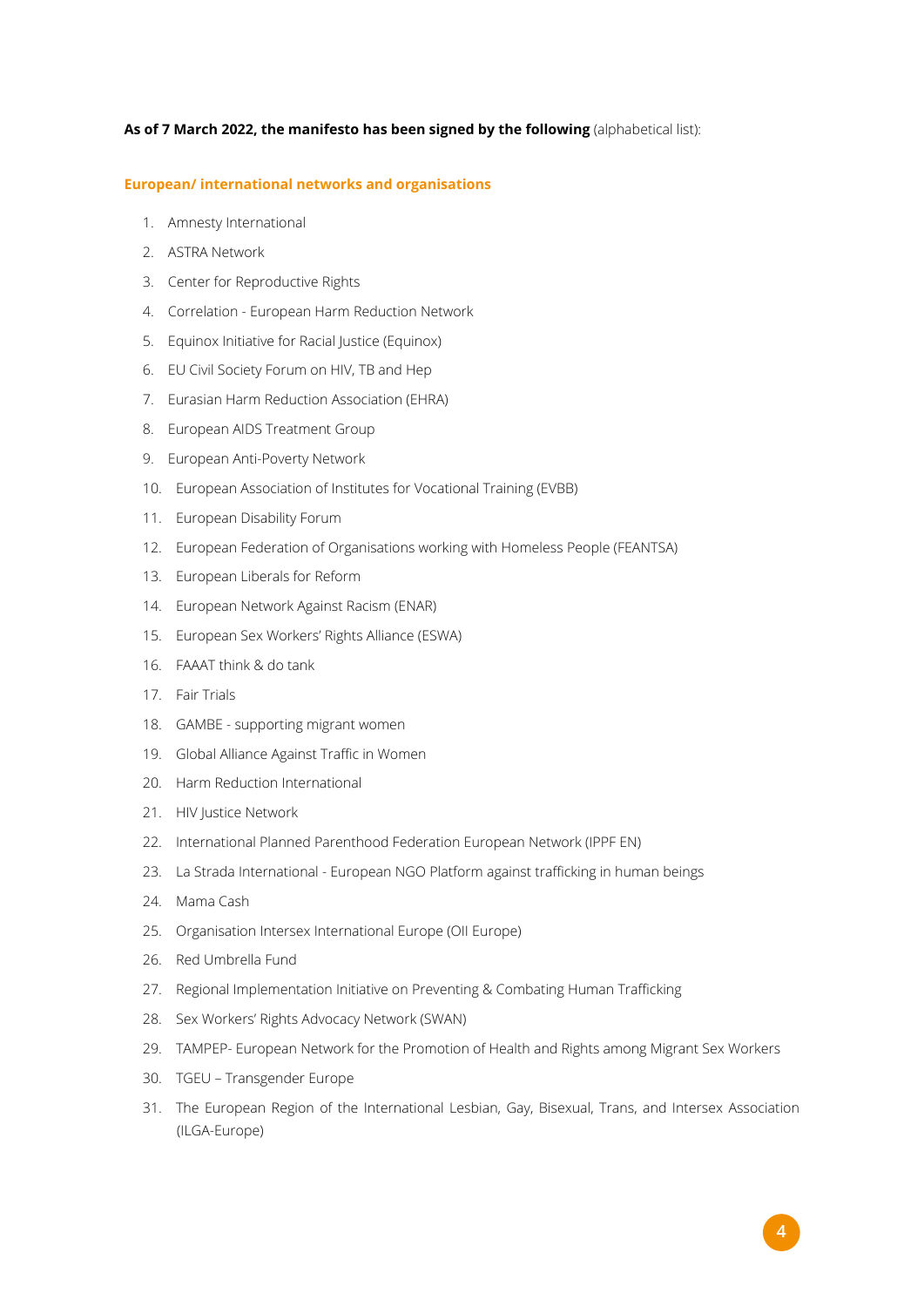### **National level networks and organisations**

- 1. Ação Pela Identidade **Portugal**
- 2. ACCEPT Romania **Romania**
- 3. Act Up-Paris **France**
- 4. ADPARE **Romania**
- 5. Alma-TQ **Kazakhstan**
- 6. APOYO POSITIVO **Spain**
- 7. Asociación Por ti mujer **Spain**
- 8. Association for Support of Marginalized Workers STAR-STAR Skopje **North Macedonia**
- 9. Association HERA XXI, MA IPPF **Georgia**
- 10. Association of Hungarian Sex-Workers (SZEXE) **Hungary**
- 11. Association SKUC **Slovenia**
- 12. ASTRA-Anti trafficking action **Serbia**
- 13. Ban Ying e.V. **Germany**
- 14. BASIS-Projekt **Germany**
- 15. Bilitis Resource Center Foundation **Bulgaria**
- 16. Brazilian association of LGBTQIA+ (ABGLT) **Brazil**
- 17. Bundesverband Trans\* (BVT\*) **Germany**
- 18. CATNPUD Catalan network of people who use drugs **Spain**
- 19. Çavaria **Belgium** (Flanders)
- 20. Center Women and Modern World **Azerbaijan**
- 21. CESI Center for Education, Counselling and Research **Croatia**
- 22. CHOICE for Youth and Sexuality **The Netherlands**
- 23. Comitato per i Diritti Civili delle Prostitute **Italy**
- 24. Comite de Apoyo a las Trabajadoras del Sexo (CATS) **Spain**
- 25. Confederación Sindical de Comisiones Obreras **Spain**
- 26. Deutsche Aidshilfe **Germany**
- 27. Deutscher Frauenrat/National Council of German Women's Organizations **Germany**
- 28. Dharma & Martia **The United Kingdom**
- 29. Društvo Legebitra **Slovenia**
- 30. Društvo za pomoč in samopomoč brezdomcev Kralji ulice **Slovenia**
- 31. E-Romnja Association (The Association for Promoting Roma Women's Rights) **Romania**
- 32. Espace P... ASBL **Belgium**
- 33. EUFORIA. Familias Trans-Aliadas **Spain**
- 34. Euphoria Trans **Italy**
- 35. European anti-poverty network Czech Republic **Czech Republic**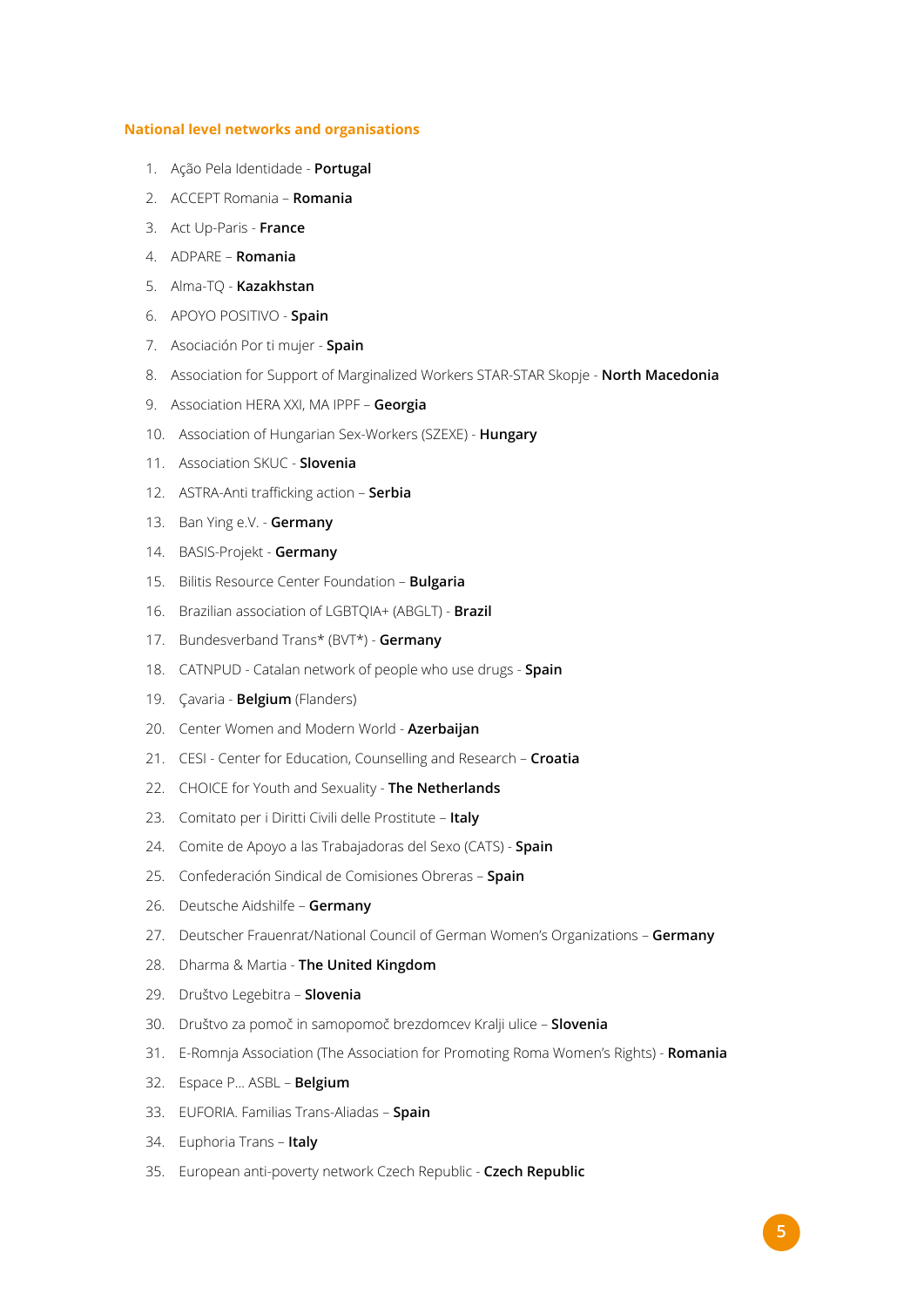- 36. Fair Work **The Netherlands**
- 37. Family Planning Association of Moldova **Moldova**
- 38. Feminist Mobilizations **Bulgaria**
- 39. Fondazione LILA Milano Italian League for Fighting AIDS **Italy**
- 40. Fossil Free Culture **The Netherlands**
- 41. Foundation Solidarity Works **Bulgaria**
- 42. Frauenhauskoordinierung e.V. **Germany**
- 43. Fundação Portuguesa "A Comunidade Contra a Sida" **Portugal**
- 44. Greek Forum of Refugees **Greece**
- 45. Greek Transgender Support Association (GTSA) **Greece**
- 46. Gruppo Trans APS **Italy**
- 47. Health and social development Foundation **Bulgaria**
- 48. Homosexuelle Initiative (HOSI) Wien **Austria**
- 49. HPLGBT **Ukraine**
- 50. Initiative Group LGBT "Revers" **Russia**
- 51. Internationale Vereinigung Intergeschlechtlicher Menschen OII Germany e. V. **Germany**
- 52. KOK German NGO Network against Trafficking in Human Beings **Germany**
- 53. LEFÖ Counselling, Education and Support for Migrant Women **Austria**
- 54. Lesbian and Gay Federation in Germany LSVD **Germany**
- 55. LGBTI+ Gozo **Malta**
- 56. Life Quality Improvement Organisation Flight **Croatia**
- 57. LILA Lega Italiana per la Lotta contro l'AIDS **Italia**
- 58. Lysistrada Fachstelle für Sexarbeit, Olten, CH **Switzerland**
- 59. Metzineres SCCL **Spain**
- 60. MIT (Movimento Identità Trans) **Italy**
- 61. Moluccan Council of Women (MVR) **The Netherlands**
- 62. Movement of Asylum Seekers in Ireland (MASI) **Ireland**
- 63. MozaiQ LGBT Association **Romania**
- 64. Mujeres Supervivientes de violencias de género **Spain**
- 65. Nacional Association of Travestis and Trans person from brazil **Brazil**
- 66. National Ugly Mugs (NUM) **The United Kingdom**
- 67. Nationale Armutskonferenz/ EAPN **Germany**
- 68. NGO AIDSi Tugikeskus **Estonia**
- 69. Österreichischer Frauenring (ÖFR) **Austria**
- 70. PION Prostituertes interesseorganisasjon i Norge **Norway**
- 71. Positive Voice **Greece**